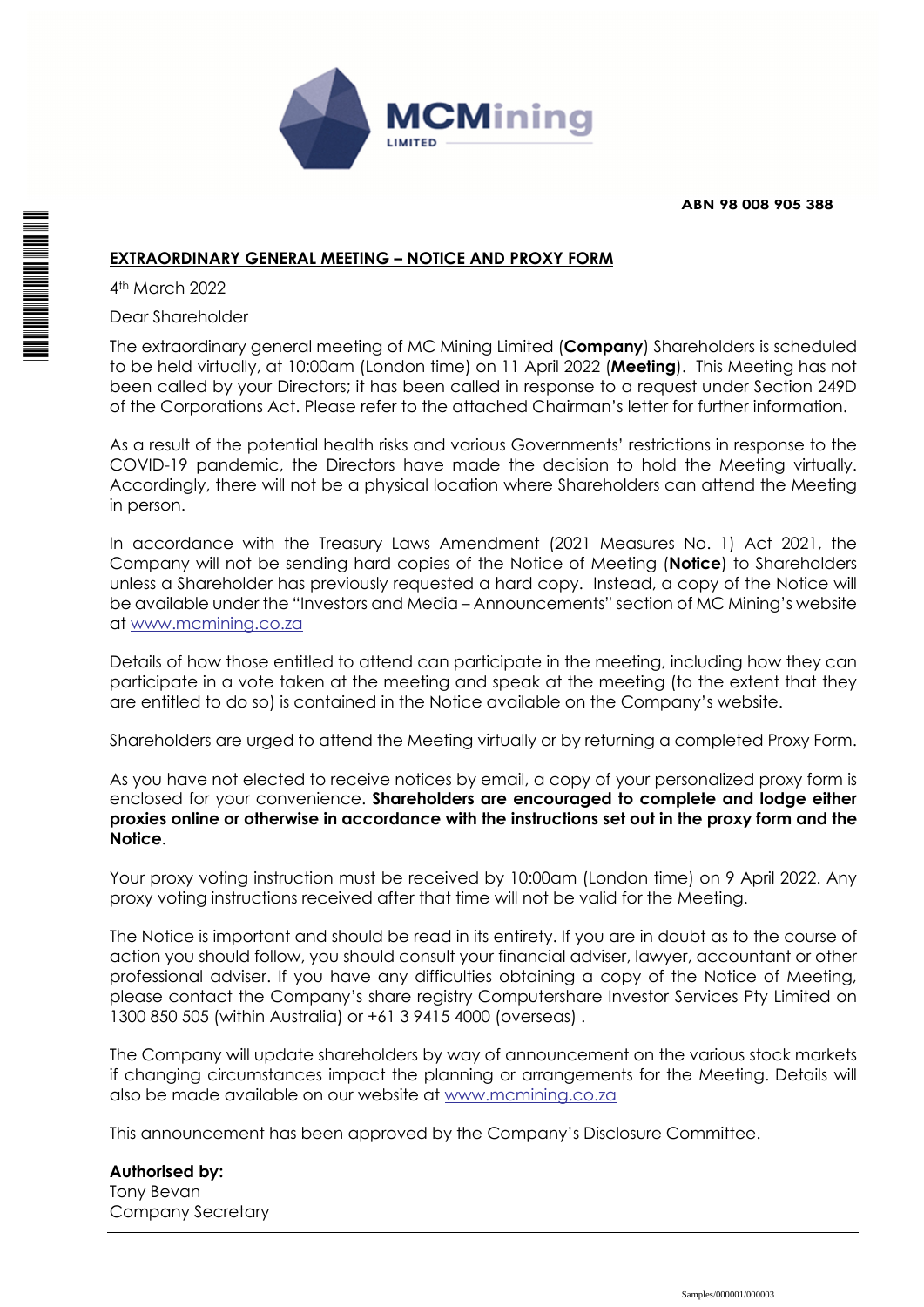

**ABN 98 008 905 388**

Dear Shareholder,

I am writing to you in response to a notice from Dendocept Proprietary Limited ("**Dendocept**") and its associates, Ms Yi (Christine) He and her spouse Mr Jun Liu ("**Requisitioning Shareholders**") requesting that the Company convene a meeting under the Corporations Act to remove myself and Sam Randazzo as Directors and appointing 2 nominees in our place, namely Mr Nhlanhla Nene and Mr Godfrey Gomwe (the "**Notice**"). This is not a meeting that has been requested by your Board.

It is important that I give you a short history of the circumstances leading up to the receipt of the Notice, so that you are fully informed before you decide how to vote.

Your vote against each resolution would retain the existing Board. If you vote in favour of the resolutions, this would have the effect of removing myself and Mr Randazzo from the Board and electing Mr Nhlanhla Nene and Mr Godfrey Gomwe in our place.

The Requisitioning Shareholders Statement included in Schedule 4 to the Notice of Meeting makes assertions which I believe are without merit and therefore wish to address. It is my view that since entering into a ZAR86 million capital raising with respected South African mining group, Senosi Group Holdings Proprietary Limited ("**SGIH**") the Company is now well placed to finalise a financing package to fund the development of the Makhado project. In fact, it is the Board's view (other than Mr Zhen He who has not expressed his view on this) that the Company is now in the best financial and corporate condition it has been for several years.

Prior to entering into the ZAR86 million capital raising agreement, as announced on 1 February 2022 with SGIH, of which ZAR40 million has already been advanced, your Company had received and was negotiating a funding offer from Dendocept which was to provide ZAR60 million of funding in the form of a loan convertible into the Company's Shares at a 30% discount to the 30‐day VWAP of the Company's Shares at the time of conversion.

In acting in the best interests of all Shareholders, the Board resolved to enter into the funding agreement with SGIH and not Dendocept for the following reasons:

- (a) the SGIH funding agreement provided an additional ZAR26 million of funding than Dendocept had offered;
- (b) SGIH's involvement in coal mine development, operations and marketing will provide significant tangible and intangible benefits for the Company in its advancement to development of the Makhado project. SGIH is a substantial mining house with investments in coal mining, contract mining, commodity trading, gold mining, energy, engineering and property;
- (c) the conditions precedent that were proposed pursuant to the Dendocept offer made it difficult for the Company to know when it would actually receive the loan funds. It was very important for the Company to be clear on when it would receive the loan funds as the Company's subsidiary that owns the Makhado project, had to repay the ZAR35 million outstanding balance to the vendors of the surface rights at the Makhado project site. The Company however had certainty under the SGIH funding agreement to pay the ZAR35 million obligation. The outstanding amount owing to the vendors of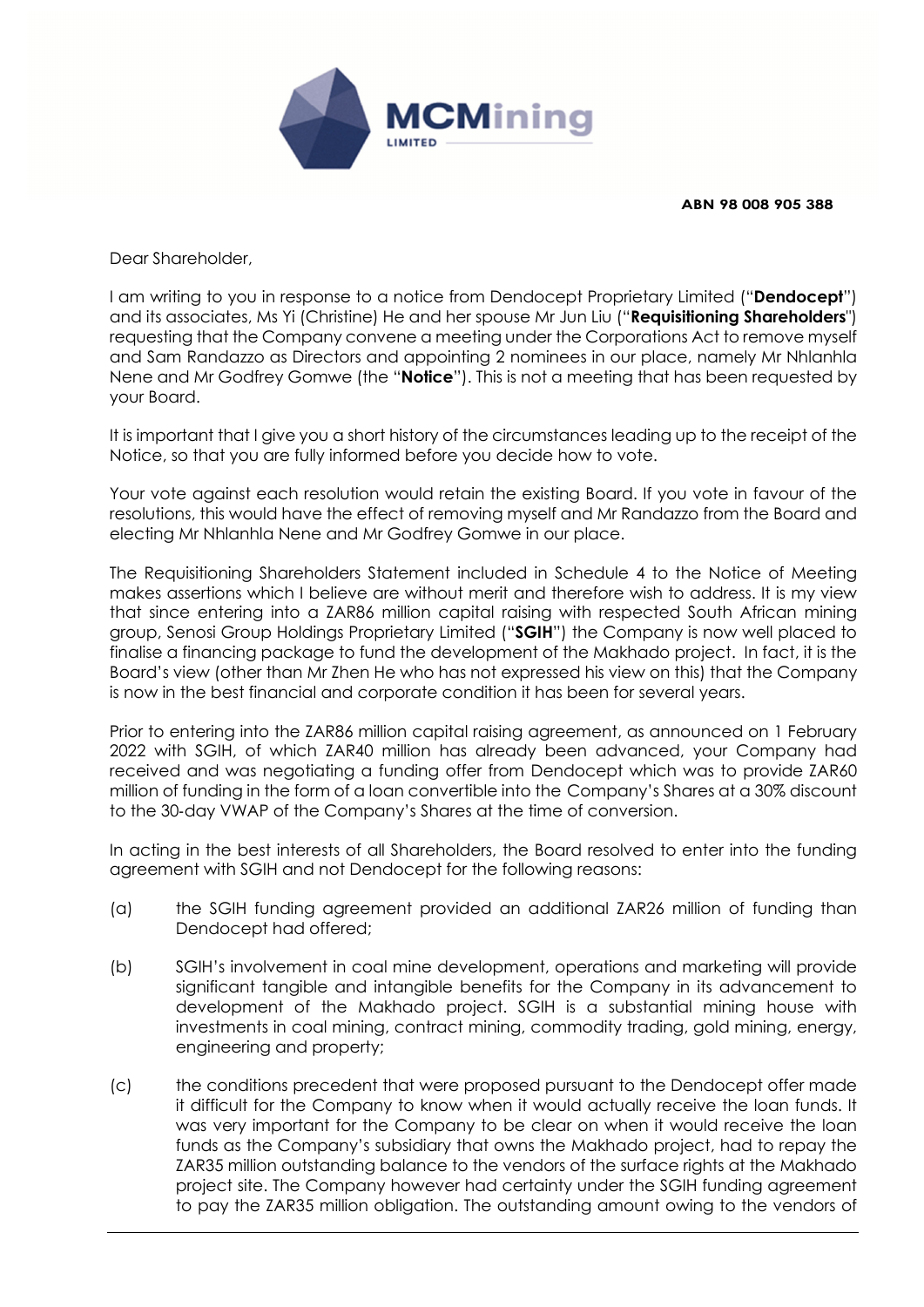the surface rights at the Makhado project site has now been paid using funds advanced by SGIH; and

(d) the issue price of ZAR1.20 per Share under the SGIH funding agreement represented a premium of 7% to the Company's Share price at the time the agreement was signed as opposed to the 30% discount that Dendocept offered. At the current Share price (ZAR1.05), the price paid by SGIH represents a 14.3% premium to market. A 30% discount to the current ZAR1.05 Share price equates to Dendocept paying just ZAR0.735 per Share. The pricing of Shares under the Dendocept offer was therefore around 38% less than what SGIH is paying for each Share. This difference is significant for all Shareholders.

The timing of the Notice seeking to remove myself and Mr Randazzo came just 2 weeks after the SGIH capital raising offer was announced.

I will leave it to Shareholders to form their own view on what has motivated the Requisitioning Shareholders to remove Mr Randazzo and myself from the Board and appoint 2 of their nominees in our place. It should be noted that the Notice makes reference to a lack of progress by the Company and I question why the Requisitioning Shareholders have not targeted the whole Board rather than only two Directors.

Current Company director, Mr Zhen He is the brother of Requisitioning Shareholder, Ms Yi He. Therefore, if the resolutions are passed and two of the Requisitioning Shareholder nominee directors are appointed, they will have 2 additional nominees. Furthermore, independent directors, Mr Andrew Mifflin and Mr Khomotso Mosehla have informed the Board that they intend to resign their directorship if the resolutions are passed.

Accordingly, if the resolutions are passed the Requisitioning Shareholders will have two nominee directors and one associated director. This is an unreasonably high number of nominee and associated directors (3 out of 5 or 60% of the total Board) connected to the Requisitioning Shareholders, who collectively hold just a 6.8% shareholding in the Company. It is therefore reasonable to assume that if the resolutions are passed there will be a change of control of MC Mining without payment of a control premium. If a nominee of SGIH is appointed to the Board after this meeting in accordance with SGIH's rights under its funding agreement, this will result in the number of Directors increasing to 6, in which case the nominee and associated directors would be 3 out of 6 of the total Board.

The majority of the Board (other than Mr Zhen He who has not expressed his view on this) have conveyed their full confidence in myself and Mr Randazzo, have confirmed their support of us remaining as directors of the Company and are recommending that Shareholders vote against all resolutions.

**Your Board recommends that Shareholders vote** 

**AGAINST** 

**all of the proposed resolutions**